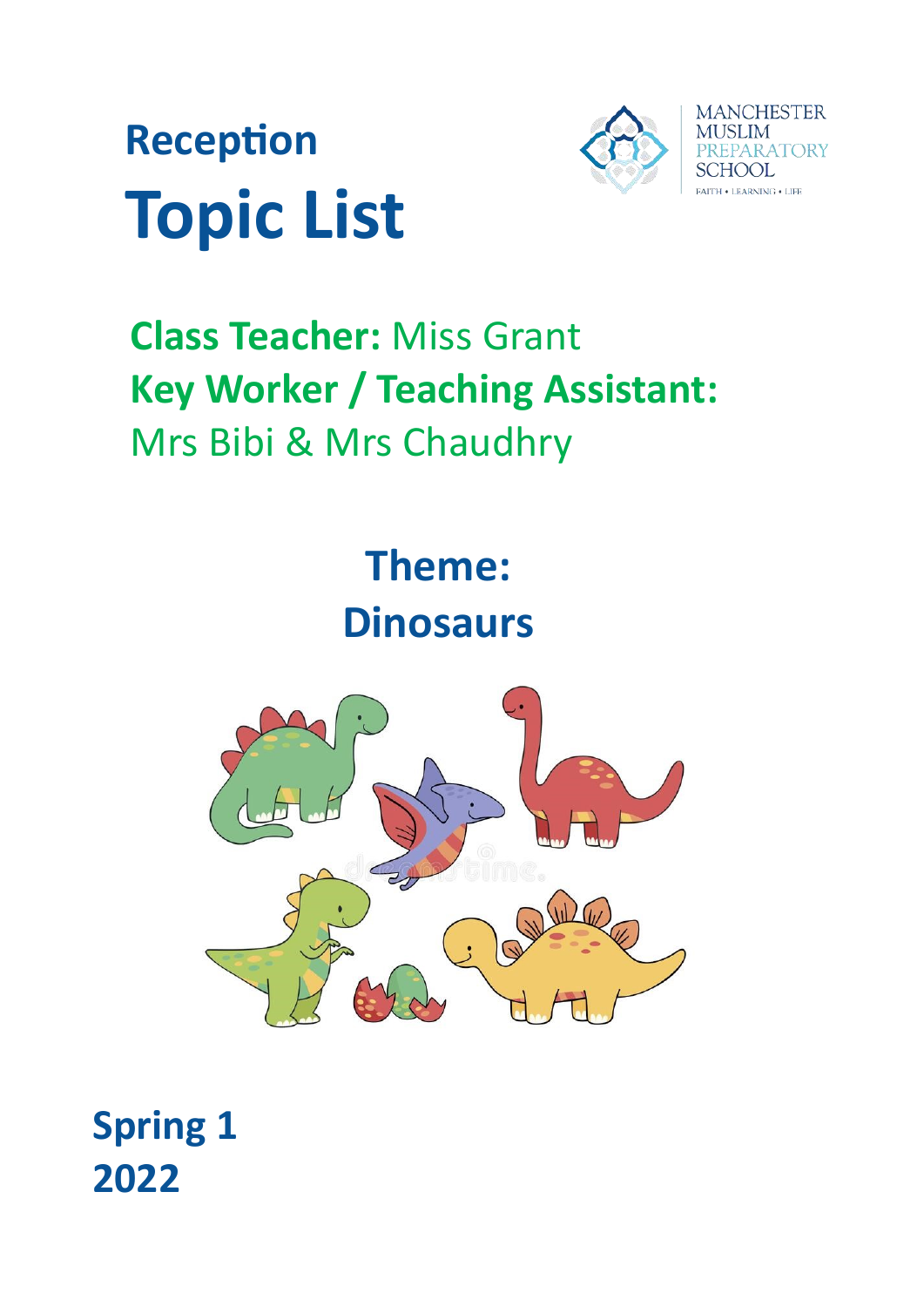#### **COMMUNICATION AND LANGUAGE**

#### **Reception will be encouraged to**

- Ask questions about dinosaurs and talk about differences and similarities between their life and Mary Anning's life in Georgian England.
- Recall interesting dinosaur facts / observations and share them with friends and family.
- Extend their vocabulary by learning e.g. dinosaur names and key topic terms such as palaeontologist, journal, predator and carnivore.
- Describe dinosaur features and compare to modern day animals.
- Give instructions and begin to follow more complex instructions.

#### At home encourage your child to

- Tell you about their day in details using more expansive sentences..
- Use phrases like I think it's because' and 'it's so that…' to explain how they want to solve an everyday problem or commenting on how they think a character should proceed, or use time phrase e.g. next, afterwards,

#### **PHYSICAL DEVELOPMENT**

- Manipulate tools when 'excavating' dinosaur bones
- Thread labels with string.
- Manipulate e.g. Playdough into dinosaur related shapes.
- Develop confidence kicking, passing and throwing balls.
- Create and join in with Dinosaur inspired Gymnastics routines incorporating skills such as safely jumping off small equipment.



## **PERSONAL, SOCIAL AND EMOTIONAL DEVELOPMENT**

- Talk about their own and other people's and character's emotions and how to best respond to how they are feeling.
- Learn about extinction and the cycle of life.
- Learn how to share ideas and collaborate with others.
- Encourage your child to try new challenges and to be independent , e.g. dressing themselves in outdoor clothes, or working on an art project. Encourage them to tell you what they have managed to do or they are currently practising and hoping to learn soon.

## **QURAN**

**Memorisation**: Surah Al-Maun **Revision**: al-Kawthar, an-Nasr, al-Ikhlaas, al -Falaq, an-Naas, al-Asr, al-Masad, al-Kafiroun

**Reading**: complete letter recognition with fathah, with emphasis on heavy and light letters as well as reading two-letter words.

## **ISLAMIC STUDIES**

Telling the truth, importance of Asalamualaikum, we say Bismillah, helping others, neighbours, kindness to animals/birds.